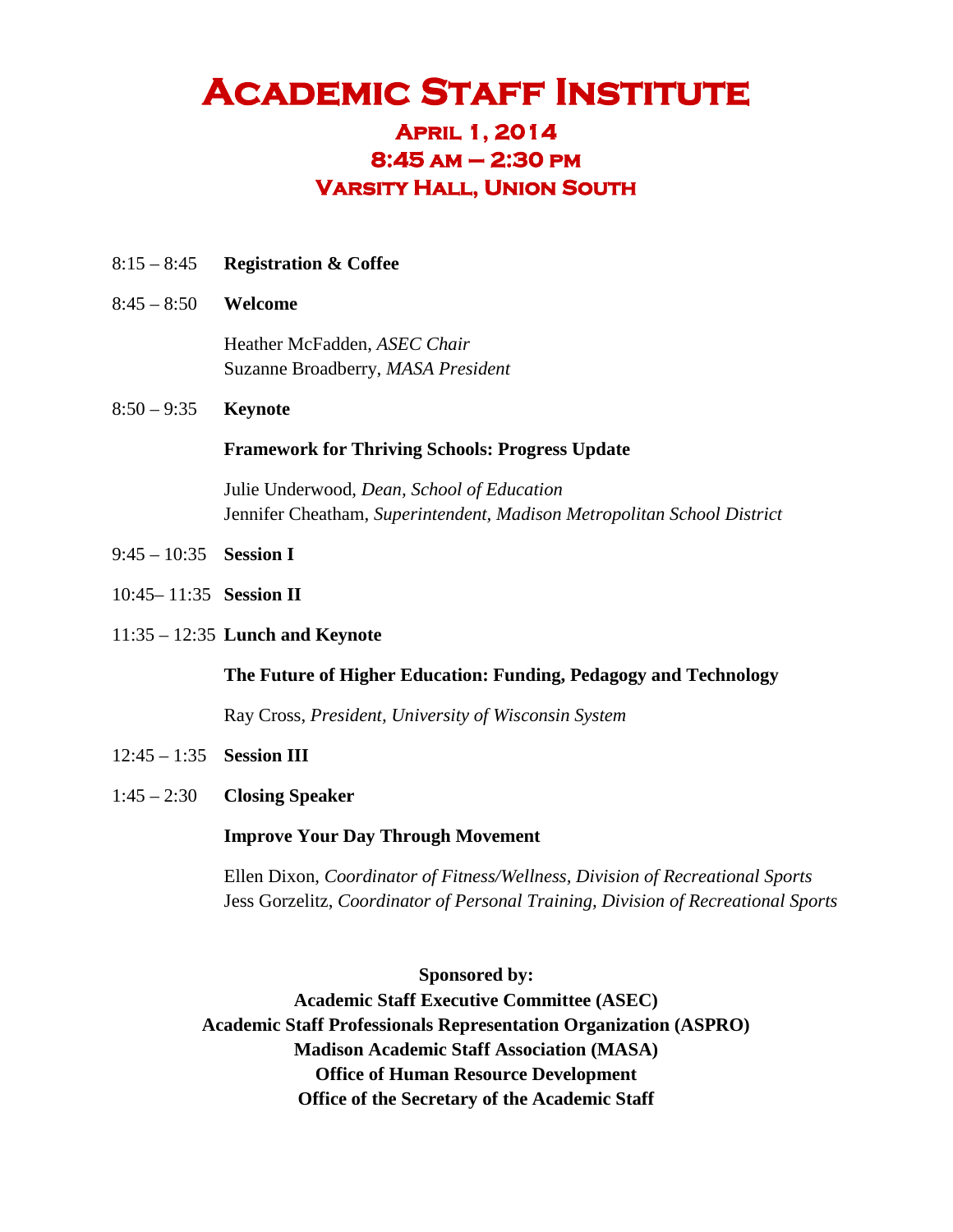

#### **9:45-10:35 SESSION I**

### **Early to Mid-Career Benefit Maximization** *Landmark (3rd Floor)* **and Retirement Planning**

Thomasin Propson, *UW-Madison Benefits Services, Office of Human Resources*

Whether you are new to State employment or are mid-way into your career, learn how to best prepare as an Academic Staff employee for your future retirement. Presentation topics include: how the WRS retirement benefit is calculated and what you can do to increase your annuity; a review of the supplemental retirement plans available to University employees; retirement account options should you leave the University prior to age 55; the value of your sick leave account and how it works for you both before and after retirement; and the free LifeSuite benefits available to all State employees.

Kathi Kilgore, *Academic Staff Professionals Representation Organization (ASPRO)*

Hear a legislative update from ASPRO's Lobbyists and learn what issues could be before the Legislature next year. Learn about the advocacy arm of the Academic Staff and how you can work with ASPRO to advance academic staff issues with legislators, the Governor and the UW Administration.

# **Beyond the Game** *Agriculture (3rd Floor)*

André Harris, *Beyond the Game & Student-Athlete Development Coordinator* Bridget Woodruff, *Director of Student-Athlete Development* Dr. Lavar Charleston, *Assistant Director Wei Lab, BTG instructor* Douglas Tiedt, *Associate Athletic Director for Student Services* DeVon Wilson, *Director, Center for Academic Excellence/L&S MD Coordinator*

This panel will discuss Beyond the Game (BTG), an innovative program designed to increase the graduation rates and post-graduation trajectories of African-American student-athletes at UW-Wisconsin-Madison. With objectives that include increasing campus engagement and leadership skills, BTG includes coursework, directed forums, and career role modeling. BTG is open and beneficial to any student-athlete. The BTG panel will share the inception and growth of this student-athlete development program.

#### $2 | P \text{ a } g \text{ e}$

# **Legislative Update** *Northwoods (3rd Floor)*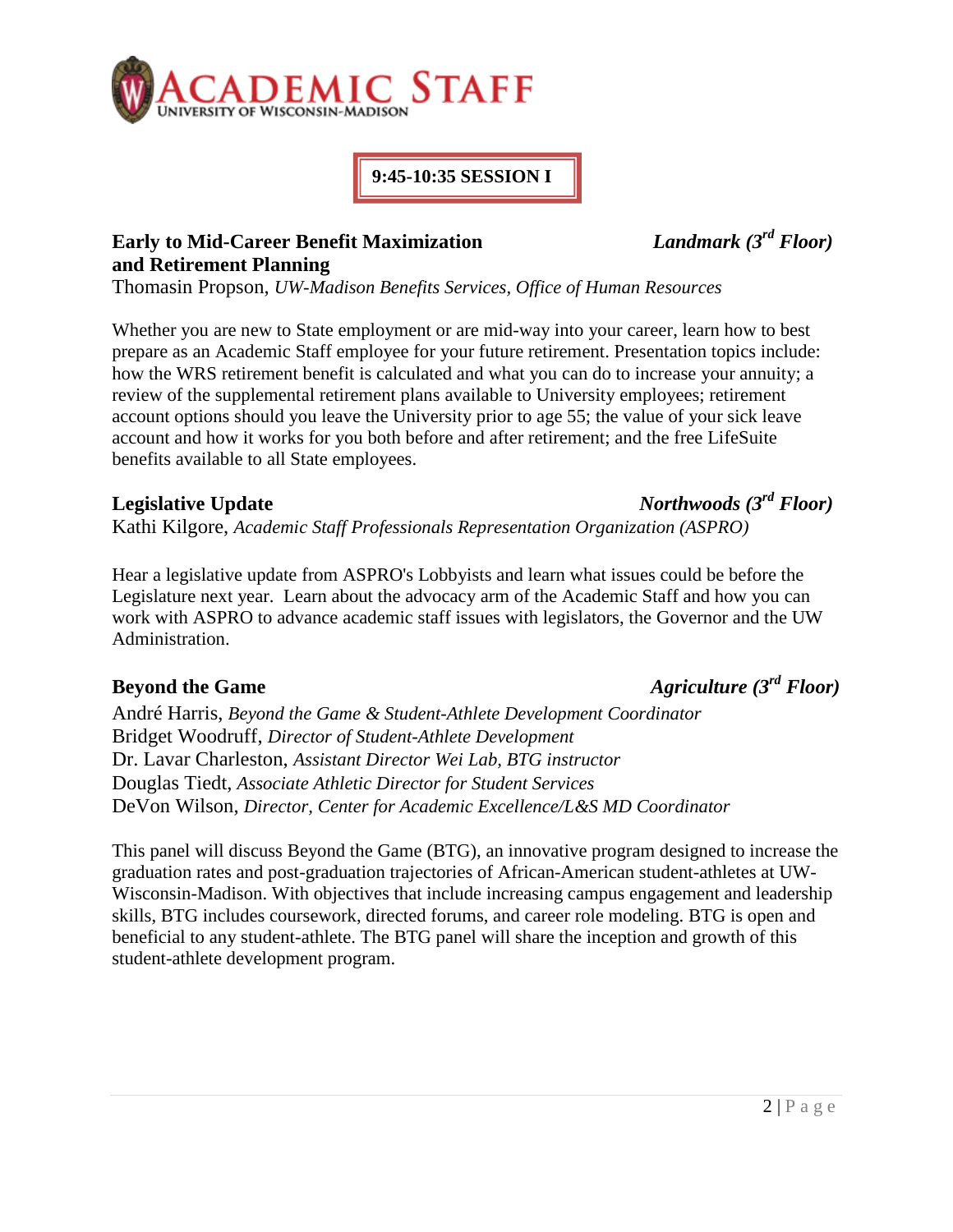

#### **9:45-10:35 SESSION I (continued)**

# **How to Make an Impact at UW-Madison** *Industry (3rd Floor)*

Ann Fillback Watt, *member of School of Education CASI* Jesse Markow, A*cademic Staff Representative and Co-Chair of the Recreation Sports Board* Jim Rogers, *member of Academic Staff Nominating Committee and Academic Staff Assembly*

Are you concerned with parking, campus climate, diversity or other aspects of campus life that impact your daily professional life? Come to hear from, and discuss with, fellow academic staff serving your needs through shared governance committees, standing committees, Assembly and/or CASI.

**10:45-11:35 SESSION II**

# **How is Your Financial Literacy?** *Landmark (3rd Floor)*

J. Michael Collins, *Associate Professor Center for Financial Security* Karen Holden, *Professor Emeritus Center for Financial Security*

Learn about the larger issues of retirement readiness and financial literacy, and increase your awareness of learning resources that can help you build your own financial capability and security.

**Add to Your Stress Resiliency Toolbox:** *Northwoods (3rd Floor)* **'With a Little Less Talk and a Lot More Action'**

Sharon Colby, *Trainer and Consultant from Slipstream Collaborative*

You've read the research about stress; you know the recommendations. Rather than listen to a presentation about it, let's engage. In this experiential session we'll use some of the tools you could be using, even in the midst of a pressured day, including Biodots, breathing, meditation, HeartMath, self-talk, and acupressure.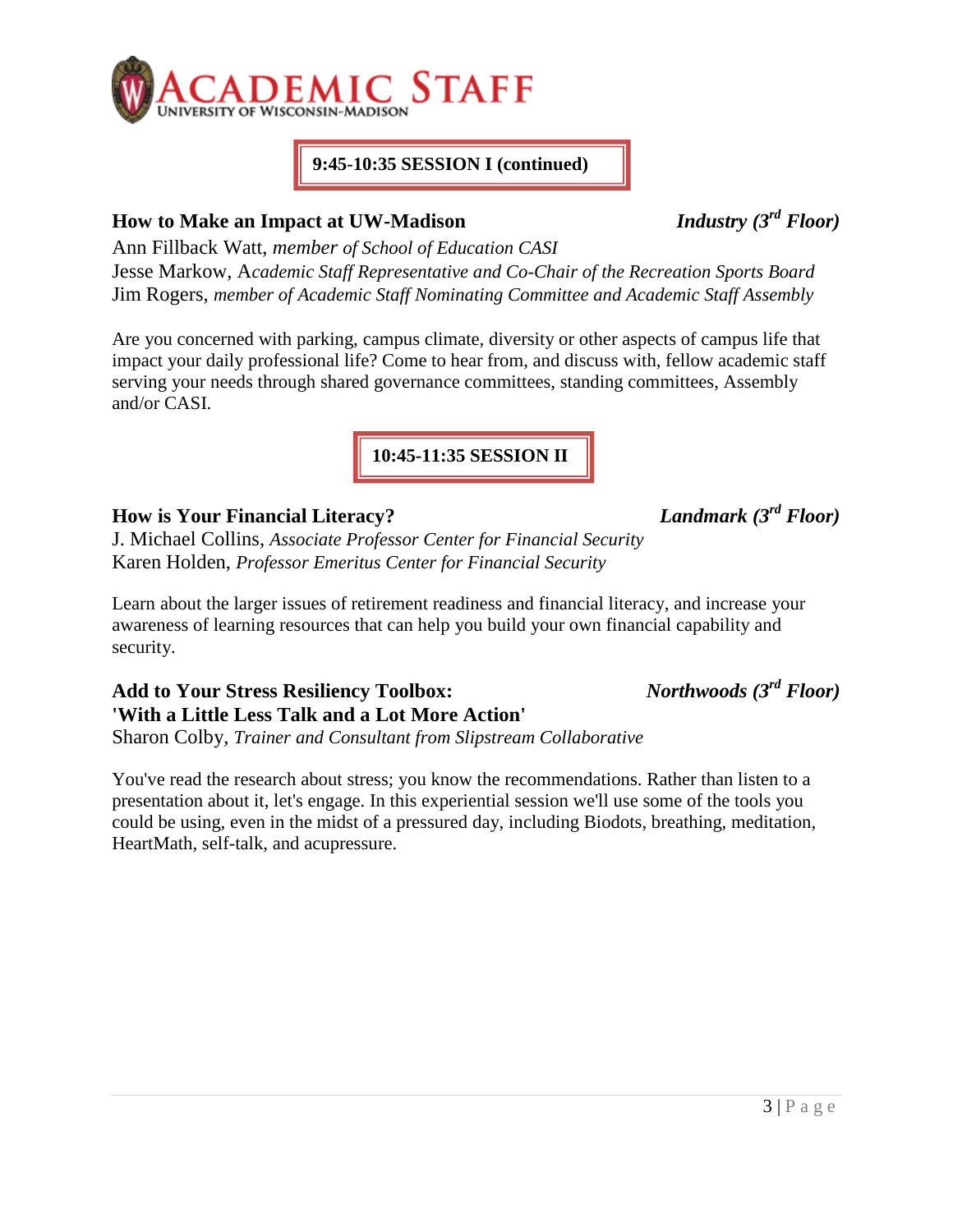

### **10:45-11:35 SESSION II (continued)**

# **Working with Diverse Communities:** *Agriculture (3rd Floor)* **Listening, Engaging and Creating Lasting Partnerships**

Sarah L. Esmond, *MS, Administrative Director UW Collaborative Center for Health Equity*  Melissa F. Greendeer, *MS, Community and Academic Support Coordinator, UW Native American Center for Health Professions* Marcia Villa, *CCHE Research Ambassador/Community Research Specialist, United Community Center*

Serving as a central resource to support health equity scholarship, the UW Collaborative Center for Health Equity (CCHE) has created an intricate web of connectivity to engage with a diverse array of constituencies on- and off-campus. Working with researchers, health care providers, community stakeholders, scholar-practitioners, and students (as early as middle school to postdoc scholars) and faculty, CCHE partners stem from academia, government, research, and community settings. Successful and sustained community-academic partnerships are at the heart of much of their programming.

What can we learn from the way CCHE builds mutually beneficial collaboration between UW and the community at large? Can their strategies be applied to other collaborative initiatives? Three members of the team will introduce how they foster interconnectiveness as they advance research, engagement and student career development.

# **Job Security: Your Rights as Academic Staff** *Industry (3rd Floor)*

Deb Brauer, *Co-Chair Personnel Policies and Procedures Committee (PPPC)* Linda Scholl, *Co-Chair Personnel Policies and Procedures Committee (PPPC)*

What types of job security are available for academic staff members? When can staff seek increased job security? What happens if when one receives a notice of layoff or nonrenewal? What resources are available about job security and academic staff policies? Join this conversation to learn more about these and other topics related to job security.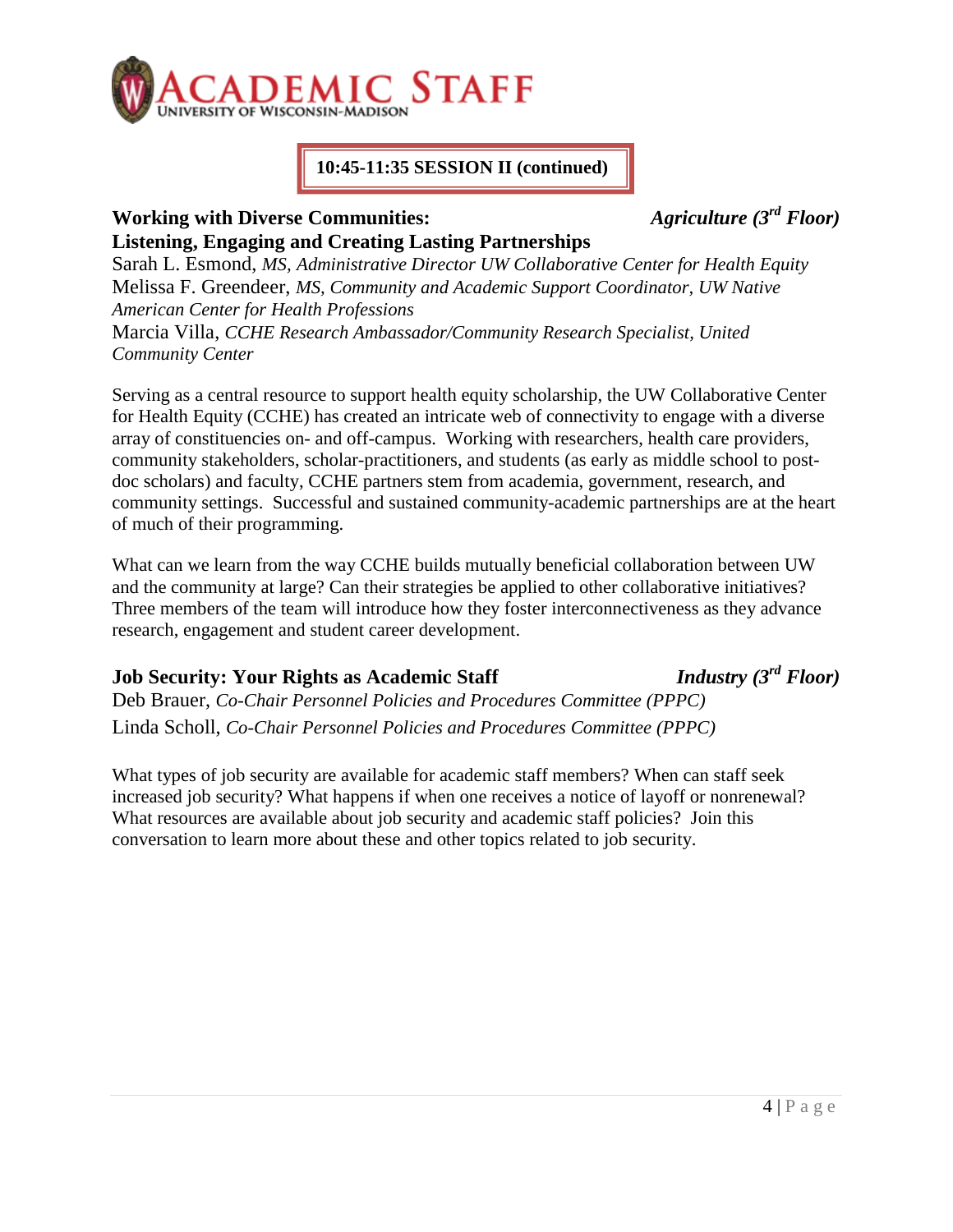

# **12:45-1:35 SESSION III**

**Microaggressions** *Landmark (3rd Floor)*

Professor Steve Quintana, *UW-Madison Dept. of Educational Psychology* Alyssa Ramirez-Stege, *Graduate Student* Nancy Herrera, *Graduate Student*

Recent research shows the frequency of microaggressions as well as the challenges in responding to them. This workshop will explain why and how they happen and what can be done to prevent them and also to respond.We will focus on a few kinds of microaggressions, especially gender and race, but also review other microaggressions.

**Coping with Workplace Conflict** *Northwoods (3rd Floor)* **When It Just Won't Go Away**

Sharon Colby, *Trainer and Consultant from Slipstream Collaborative*

Sometimes, despite our best efforts, conflicts remain. When that's the case, we need to strengthen our capacity to work effectively in the midst of it. We'll look at the individual and organizational layers of response, along with practical strategies you can cultivate which match each of them. (Note: we'll not focus on conflict resolution and mediation models, but rather the living alongside conflict.)

#### **Four Ways of Hearing: A Practical Tool for Effective** *Agriculture (3rd Floor)* **Communication in Difficult Interactions**

Debra Claire, *Disability Specialist, Emeritus, UW-Madison* Jennifer Warnick, *Director of Wisconsin Empathy Guild*

During tough exchanges in the workplace we often find ourselves losing our balance and our ability to collaborate effectively. We will explore how to recognize a fuller range of choice in how we hear difficult messages, thus reducing friction and allowing us to be more productive.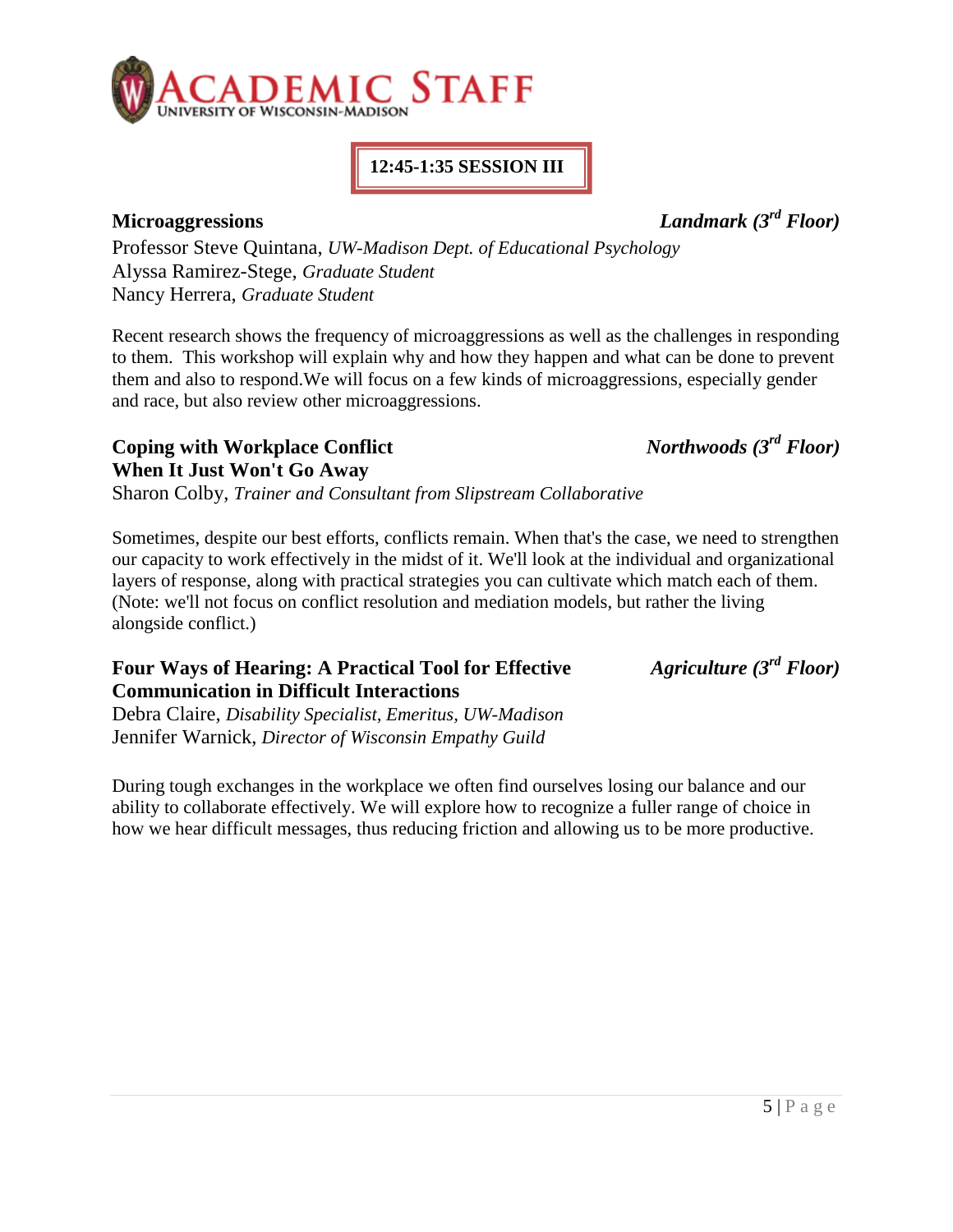

### **12:45-1:35 SESSION III (continued)**

# **What You Need to Know Before Things Go Wrong** *Industry (3rd Floor)*

Barbara Gerloff, *Co-Chair Academic Staff Appeals Committee* Paige Reed, *UW System Legal Counsel*

Many members of the academic staff have a limited understanding of their grievance and appeal rights on this campus – until things go wrong! Suddenly, you may find yourself considering this route. You may discover that someone you supervise has filed an appeal or grievance related to your supervisory actions.

This session will help you be proactive in understanding the components of the appeals and grievance process at UW-Madison. Topics will include: situations that can generate a grievance or appeal, how to avoid these situations, stages of the actual process, the role of the appeals committee, how decisions are made, and resources for more information. Please note: this session is not designed to help individuals decide whether or not to file an appeal or grievance, but to educate academic staff about the process. The presenters are not able to discuss individual situations because of their role in this process.